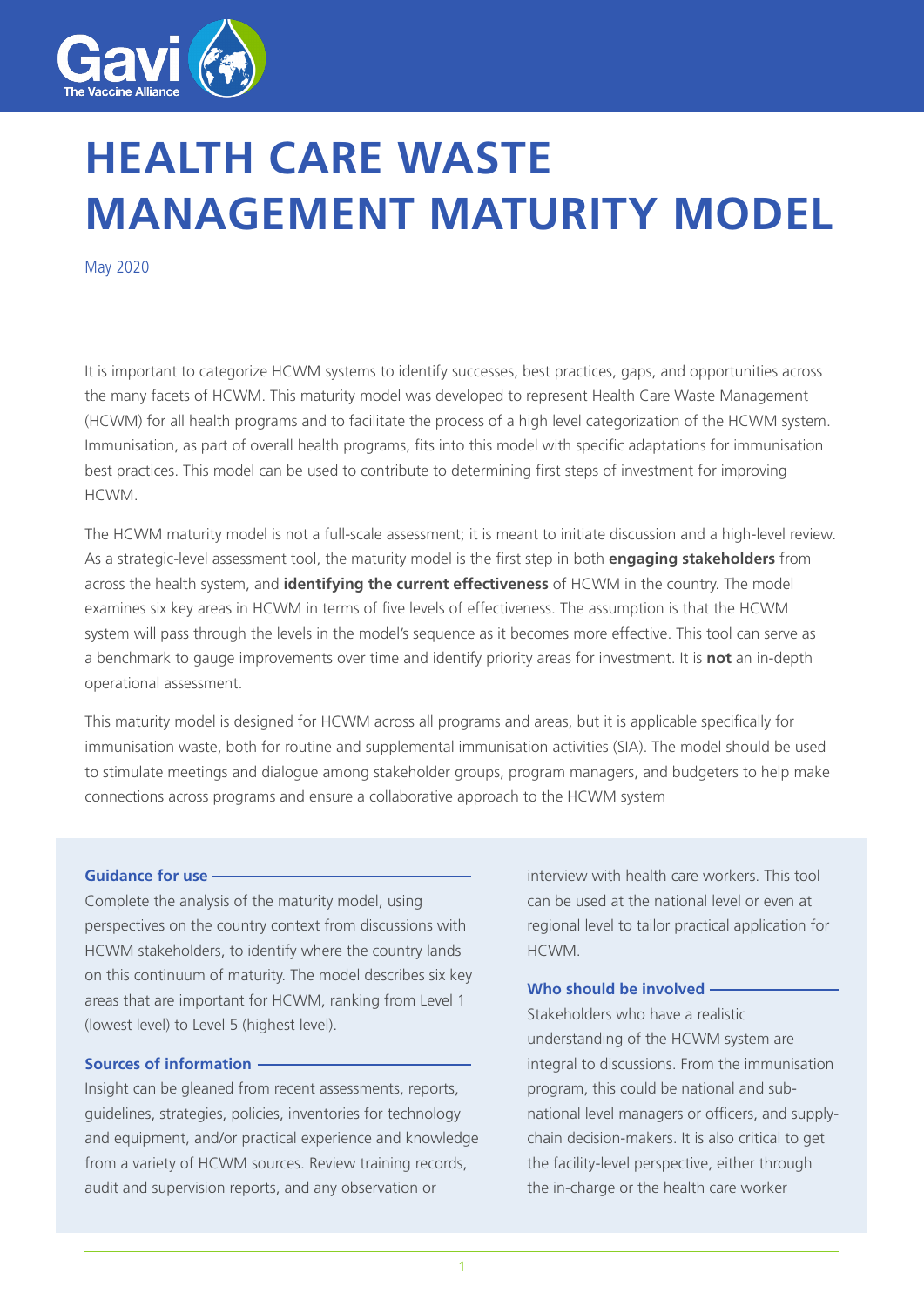providing immunisations. Beyond immunisation, it is prudent to include the government entity responsible for HCWM as well as the broader waste management department and officials through the Ministry of Environment and Ministry of Finances as well as partners that can work with the government. See Annex 3 for an exhaustive listresponsible for HCWM as well as the broader waste management department and officials.

Stakeholders should jointly examine the country's status in terms of six key areas.

## **Six key areas for assessing the maturity of HCWM systems**

| <b>PEOPLE</b>     | 1. Awareness, training and supportive supervision: Looks at the availability of<br>training for health care workers and waste handlers on HCWM (both pre-service and<br>in-service) and the level of integrated supervision that incorporates HCWM; and tracks<br>comprehension of best practices in HCWM.<br>2. Adherence and compliance: Assesses the level of adherence to best HCWM<br>practices across the entire process, from point of generation to point of disposal.<br>Monitoring and evaluation frameworks and key performance indicators in place and<br>supported through supervision.                                                                                                                                                                                                                                                       |
|-------------------|------------------------------------------------------------------------------------------------------------------------------------------------------------------------------------------------------------------------------------------------------------------------------------------------------------------------------------------------------------------------------------------------------------------------------------------------------------------------------------------------------------------------------------------------------------------------------------------------------------------------------------------------------------------------------------------------------------------------------------------------------------------------------------------------------------------------------------------------------------|
| <b>PROCESSES</b>  | 3. National policy/strategic plans: Includes national policies and strategic plans<br>for HCWM (including any immunisation specific policies or guidance); laws<br>and regulations related to HCWM; and environmental impacts and policies on<br>environmental sanitation and hygiene-to list a few.<br>4. Budget and planning: Reflects the country having developed an appropriate budget<br>that is fully funded and supports realistic needs. Budgets should be linked to resources<br>and tools needed across all steps of HCWM, such as color-coded bags at the facility<br>level, transport for waste, treatment and disposal sites, and maintenance for HCWM<br>equipment.<br>5. Practical guidance: Looks at the hands-on tools such as standard operating<br>procedures (SOPs), communication guidance, and job aids for health care workers and |
|                   | waste handlers directly involved in generating and managing waste.                                                                                                                                                                                                                                                                                                                                                                                                                                                                                                                                                                                                                                                                                                                                                                                         |
| <b>TECHNOLOGY</b> | 6. Technology and equipment availability and use: Beyond equipment for treatment<br>and disposal, this key area also incorporates all of the tools and supplies needed for<br>HCWM. This begins with color-coded collection technology at point of generation<br>of waste, resources for occupational health and safety such as personal protective<br>equipment, through the entire management process until disposal. This area<br>should also consider maintenance for equipment to ensure functionality and overall<br>sustainability.                                                                                                                                                                                                                                                                                                                 |

Through discussion with key stakeholders, identify the level (1–5) that best represents the country's current state of policy and practice for HCWM across those six areas, referring to the maturity model. This scoring process is the beginning of a process that stakeholders will repeat at intervals as the system reaches maturity. A full operational-level assessment occurs as a later step (tools and resources are widely available to guide that process) and should be planned for in a proposal if not recently completed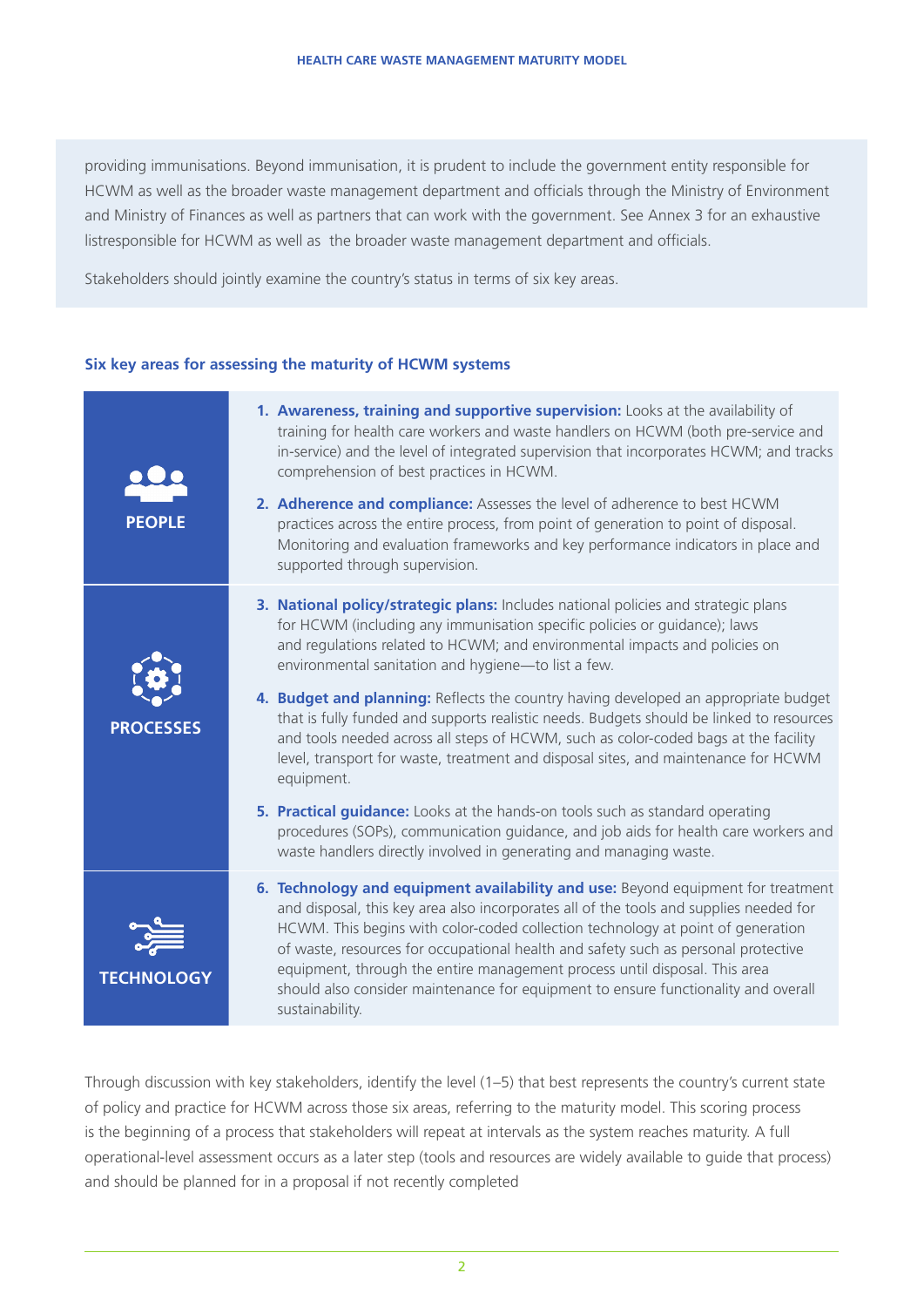1. What is your ranking on the maturity model?

|                   | <b>AREA</b>                                       | <b>LEVEL RANKING</b><br>(Level 1-5, lowest to highest) |
|-------------------|---------------------------------------------------|--------------------------------------------------------|
| <b>PEOPLE</b>     | Awareness, training and supportive<br>supervision |                                                        |
|                   | <b>Adherence and Compliance</b>                   |                                                        |
|                   | National policy/ strategic plans                  |                                                        |
| <b>PROCESSES</b>  | <b>Budget and Planning</b>                        |                                                        |
|                   | <b>Practical guidance</b>                         |                                                        |
| <b>TECHNOLOGY</b> | Technology and equipment availability<br>and use  |                                                        |
|                   | <b>TOTAL</b>                                      |                                                        |
|                   | Divide by 6 (number of areas)                     | /6                                                     |
|                   | <b>OVERALL SCORE</b>                              |                                                        |

- 2. When was the last HCWM operational assessment completed? \_\_\_\_\_\_\_\_\_\_\_\_\_ (year) **Note: If more than** *5 years ago, consider including this as an activity in your proposal.*
- 3. How much waste by category of risk and type of material is generated in your country segregated by region? *Note: to the extent possible, this should reflect the entire HCWM system, not only*  immunisation. If this information is not currently available in reports or recent assessments, some *estimate guidelines are included below. Consider including an operational assessment, waste auditing and/or composition study in your proposal*.

| <b>TYPE OF WASTE</b>                     | <b>QUANTITY/KG PER MONTH</b> | <b>GEOGRAPHIC REGION</b> |
|------------------------------------------|------------------------------|--------------------------|
| Infectious waste                         |                              |                          |
| Sharps                                   |                              |                          |
| Chemical radioactive (highly infectious) |                              |                          |
| General waste (non-hazardous)            |                              |                          |

High level calculation guidance for estimating waste quantity:

- » Incinerator: capacity is typically 50–200 kg/cycle, assuming 6-8 cycles per day if functioning well.
- » WHO health care waste estimates for African countries (assumption that volumes will be higher in more urban, more developed settings; assumption that 10% of this waste is infectious, 5% is highly infectious):
	- » Primary health clinic: 0.1 kg/patient per day
	- » Small district hospital: 1.0 kg/bed per day
	- » General hospital: 2.0 kg/bed per day
	- » Major hospital: 5 kg/bed per day
- » Sharps for immunisation: a typical safety box used in health facilities is 5 litres which is estimated to hold 80-100 syringes, weighing 1.2–1.4 kg. Transport and disposal of safety boxes should be budgeted for within the overall WM system.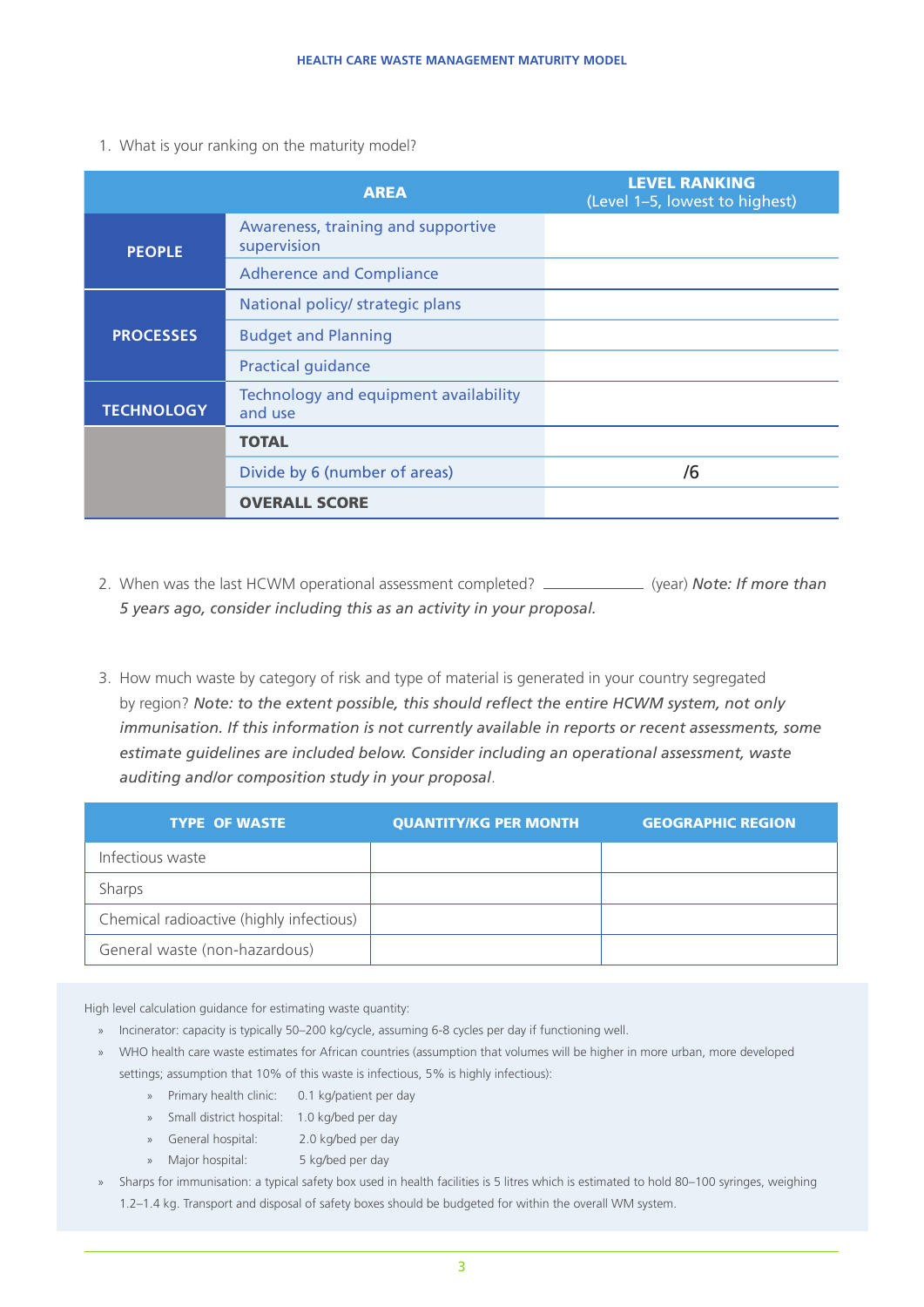4. What is the current inventory of treatment and disposal equipment across the health care system and health programs, including for the immunisation program? Note: add more lines as necessary. *Note: add more lines as necessary.*

| <b>TYPE (AUTOCLAVE, INCINERATOR,</b><br><b>SHREDDER, ETC.)</b> | <b>QUANTITY</b> | <b>GENERAL GEOGRAPHIC</b><br><b>PLACEMENT</b> |
|----------------------------------------------------------------|-----------------|-----------------------------------------------|
|                                                                |                 |                                               |
|                                                                |                 |                                               |
|                                                                |                 |                                               |
|                                                                |                 |                                               |

4.1. At a high level, where are the geographic gaps in accessibility to these technologies and equipment across the health sector? Where does the volume of waste (from question 3) not match the expected capacity of the treatment and disposal equipment?

5. What private sector companies are involved in waste management in your country? Are there opportunities to further develop this public-private partnership?

6. What is currently included in your annual domestic resources and budget for HCWM?

7. What other sources of financial support for HCWM are available in the country? *Note: in your proposal document additional resources, donors, projects, private sector engagement and the collaboration among all stakeholders to ensure complementary efforts and reduce duplication.*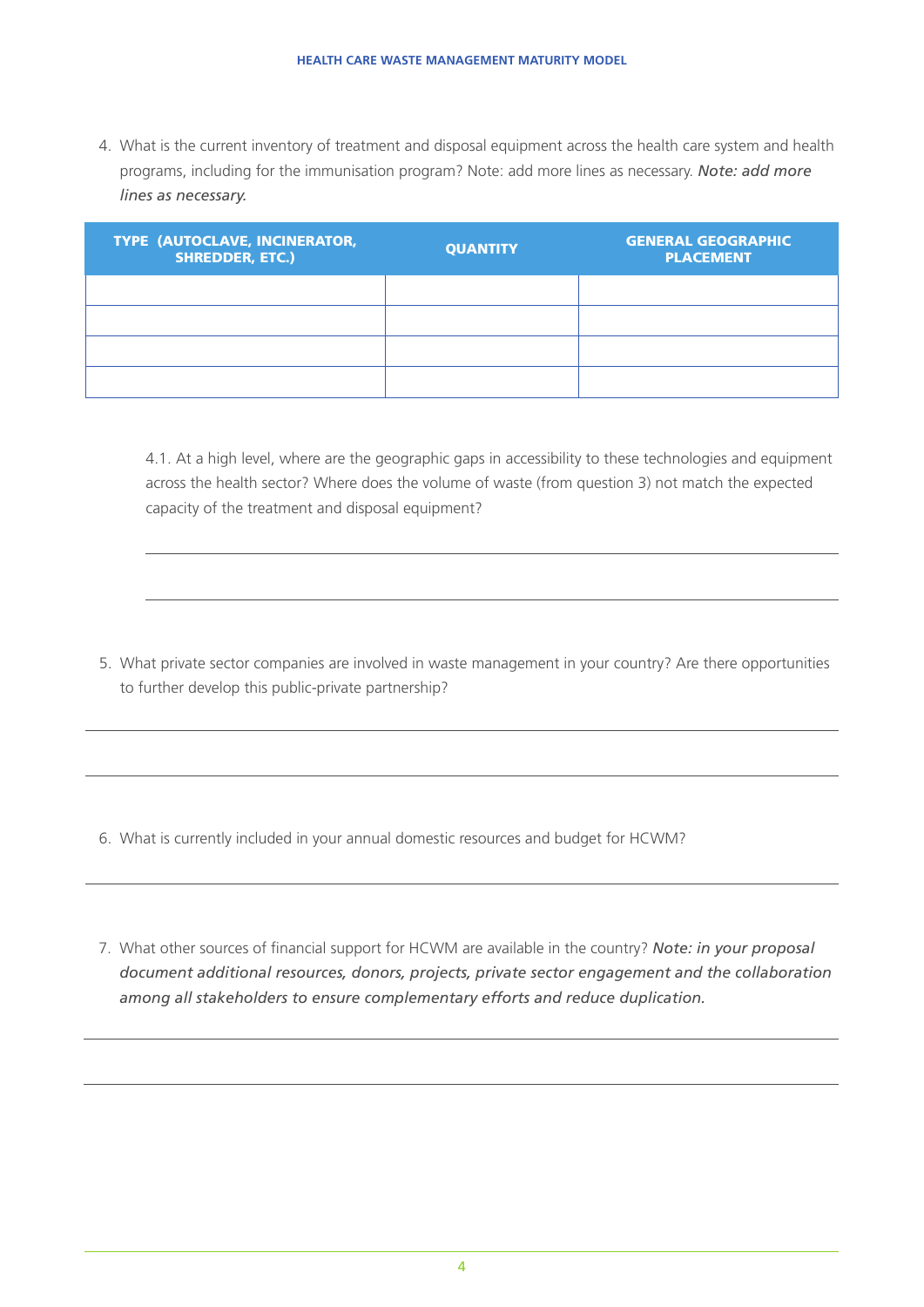8. Looking at your score from the maturity model and your answers to the previous questions, what are the immediate opportunities in each of the three system areas. *Note: Think broader than just buying equipment and explore innovations and promising practices that may be appropriate for your country. For example, if you scored low on the "Policy and Strategic Plans" area of the maturity model, consider revising policies as part of your proposal. Or if health care worker knowledge and*  adherence to best practices is low, consider integrating HCWM training into on-the-job training *and supervision.*

| <b>PEOPLE</b> | <b>PROCESSES</b> | <b>TECHNOLOGY</b> |
|---------------|------------------|-------------------|
|               |                  |                   |
|               |                  |                   |
|               |                  |                   |
|               |                  |                   |

These should be included in your proposal (if external funding is needed) or in your annual workplan (for example, for updating policies or clarifying guidance).

9. What are longer-term opportunities that may require more strategic planning, systems building, and/or private sector engagement*?*

| <b>PEOPLE</b> | <b>PROCESSES</b> | <b>TECHNOLOGY</b> |
|---------------|------------------|-------------------|
|               |                  |                   |
|               |                  |                   |
|               |                  |                   |
|               |                  |                   |